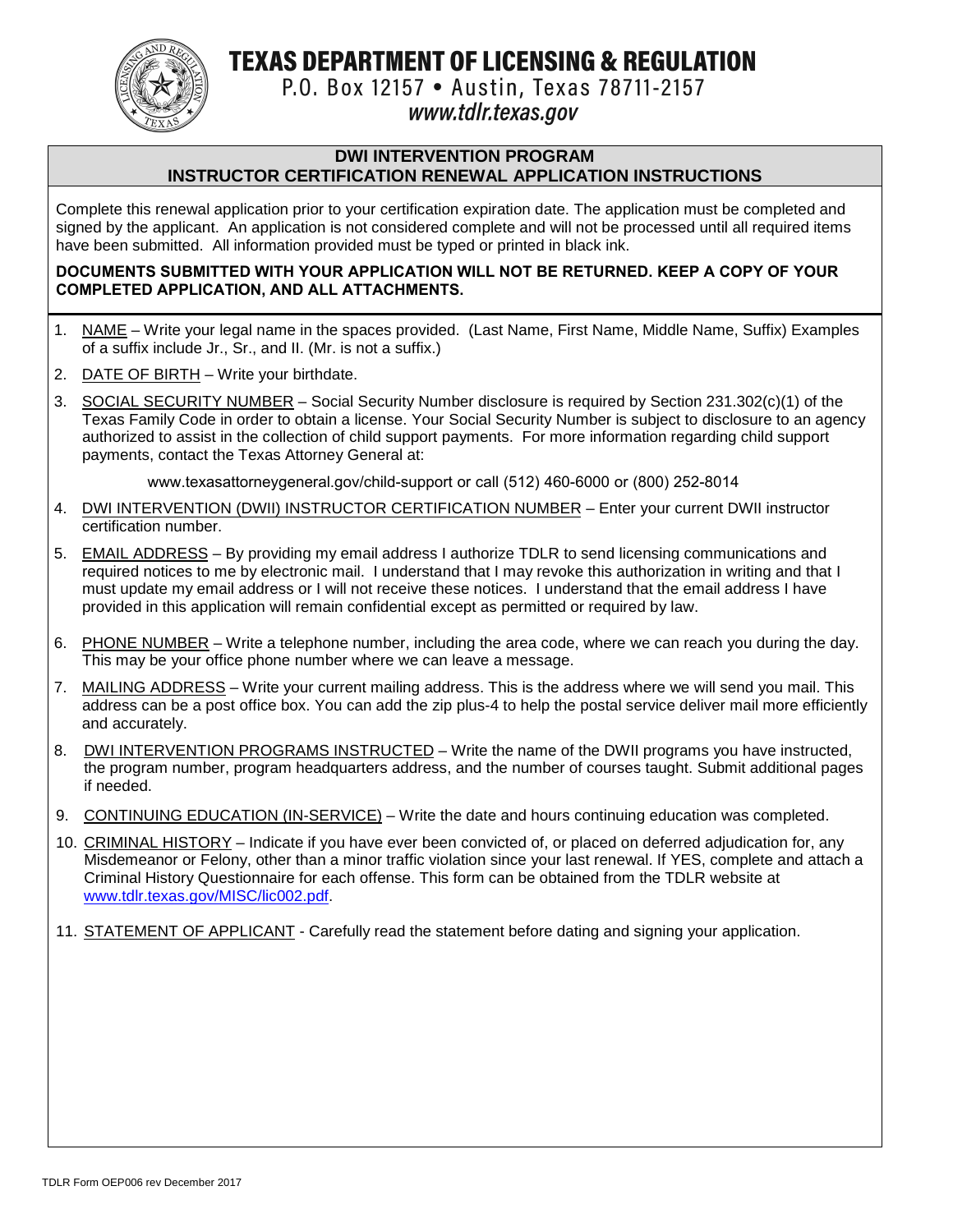#### CONTINUING EDUCATON REQUIREMENTS FOR RENEWING CERTIFICATION

- You must teach a minimum of **two (2)** complete DWI Intervention courses and attend at least **one (1)** department-sponsored DWI Intervention Instructor continuing education seminar during the Instructor's certification period, and each subsequent Instructor certification period.
- If the department sends you notice, you must attend additional department sponsored DWI Intervention Instructor continuing education seminars or special meeting regarding changes to curriculum or significant updates to curriculum material.
- If you are a licensed chemical dependency counselor, licensed professional counselor, licensed psychologist, licensed psychiatrist, or licensed social worker, you may complete 20 hours of continuing education that is directly alcohol-related, in lieu of attending the department-sponsored continuing education seminar.
- Continuing education hours obtained in a department-sponsored DWI Intervention Instructor continuing education seminar may be used to fulfill the continuing education requirement of another Offender Education certification, as long as the seminar occurs during the current certification period and as long s the instructor pays for each certification.
- Team teaching, with no more than two certified instructors, may be counted towards the fulfillment of the teaching requirement.

**The department employs an audit system for continuing education reporting. You will be responsible for maintaining a record of your continuing education experiences. The certificates, diplomas, or other documentation verifying earning of continuing education hours are not to be forwarded to the department at the time of renewal unless you have been selected for audit.**

#### **SEND YOUR COMPLETED APPLICATION AND REQUIRED DOCUMENTS TO:**

Texas Department of Licensing and Regulation P.O. Box 12157 Austin, TX 78711-2157

Documents submitted with your application will not be returned. Keep a copy of your completed application, all attachments, and you check or money order. Do not send cash.

For additional information and questions, please visit the Texas Department of Licensing & Regulation website at tdlr.texas.gov or reach Customer Service via webform where you can submit your request for assistance and include attachments needed at https://www.tdlr.texas.gov/help or (800) 803-9202 [in state only], (512) 463-6599, Relay Texas-TDD: (800) 735-2989 or Fax: (512) 463-9468. Customer Service Representatives are available Monday through Friday 7:00 a.m. until 6:00 p.m. Central Time (excluding holidays).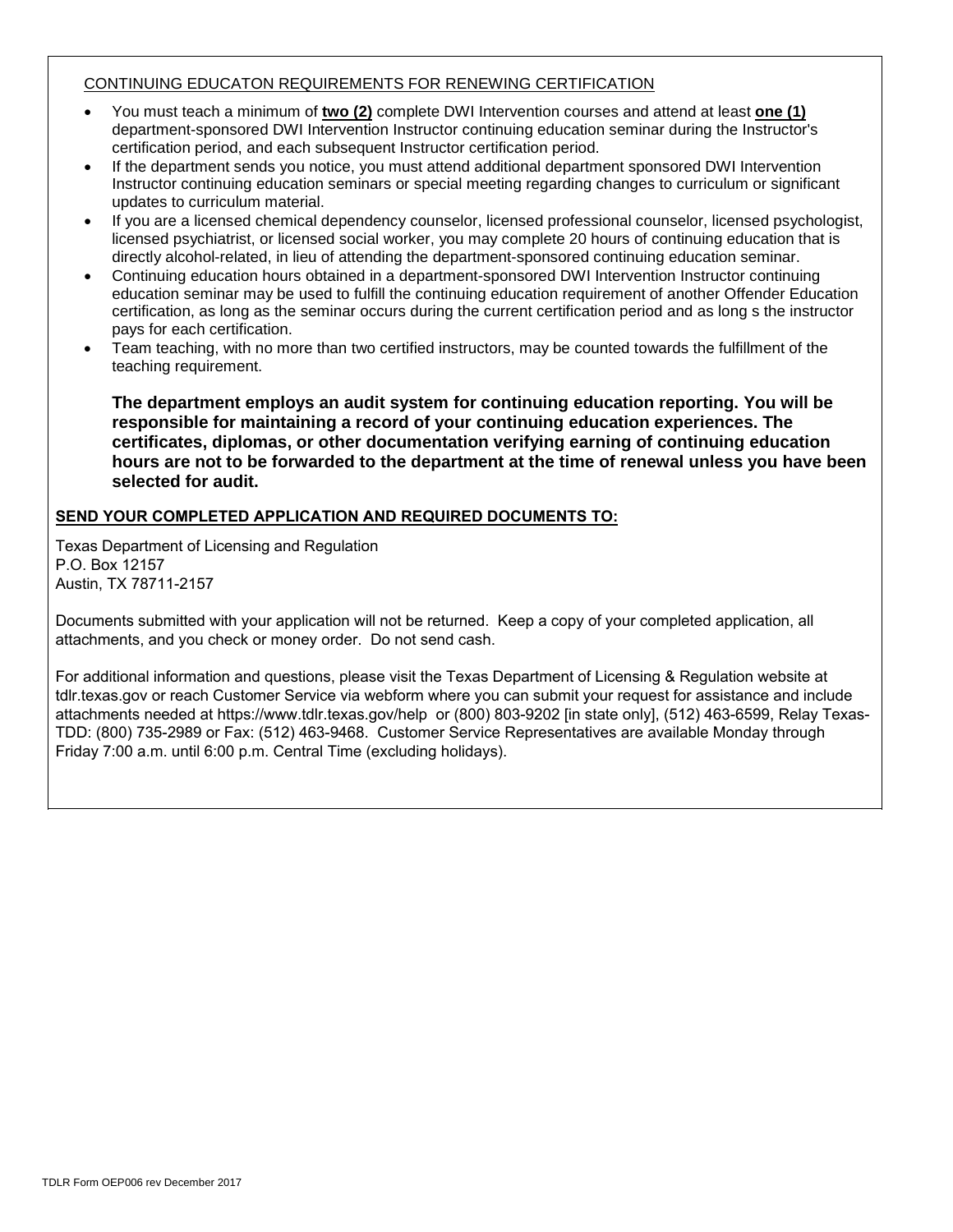

# **TEXAS DEPARTMENT OF LICENSING & REGULATION**

P.O. Box 12157 . Austin, Texas 78711-2157

www.tdlr.texas.gov

### **DWI INTERVENTION PROGRAM INSTRUCTOR CERTIFICATION RENEWAL APPLICATION**

| DO NOT WRITE ABOVE THIS LINE                                                                                                                                             |                                                          |                                                   |                  |                    |                                                     |  |  |
|--------------------------------------------------------------------------------------------------------------------------------------------------------------------------|----------------------------------------------------------|---------------------------------------------------|------------------|--------------------|-----------------------------------------------------|--|--|
| The application form must be accompanied by all required documents before processing.                                                                                    |                                                          |                                                   |                  |                    |                                                     |  |  |
| 1. Name:                                                                                                                                                                 |                                                          |                                                   |                  |                    |                                                     |  |  |
|                                                                                                                                                                          |                                                          |                                                   |                  |                    |                                                     |  |  |
| Last Name<br>2. Date of Birth:                                                                                                                                           |                                                          | <b>First Name</b><br>3. Social Security Number:   |                  |                    | Middle Name<br>Suffix<br>4. DWII Instructor Number: |  |  |
|                                                                                                                                                                          |                                                          |                                                   |                  |                    |                                                     |  |  |
| $\overline{Day}$<br>Month                                                                                                                                                | See Instruction Sheet for Disclosure Information<br>Year |                                                   |                  |                    |                                                     |  |  |
| 5. Email Address:                                                                                                                                                        |                                                          |                                                   | 6. Phone Number: |                    |                                                     |  |  |
|                                                                                                                                                                          |                                                          |                                                   |                  | Number             |                                                     |  |  |
| Ex: johndoe@aol.com See Instruction Sheet for Disclosure Information<br>Area Code<br>7. Mailing Address:                                                                 |                                                          |                                                   |                  |                    |                                                     |  |  |
|                                                                                                                                                                          |                                                          |                                                   |                  |                    |                                                     |  |  |
| (P.O. Box, Number, Street Name, or Suite Number)                                                                                                                         |                                                          |                                                   |                  |                    |                                                     |  |  |
|                                                                                                                                                                          |                                                          |                                                   |                  |                    |                                                     |  |  |
| City                                                                                                                                                                     |                                                          |                                                   | <b>State</b>     |                    | Zip Code                                            |  |  |
| 8.                                                                                                                                                                       |                                                          | <b>DWI Intervention Programs Instructed</b>       |                  |                    |                                                     |  |  |
| I instructed for the following DWI Intervention Program(s) during the two-year certification period prior to my expiration<br>date. (Submit additional pages if needed.) |                                                          |                                                   |                  |                    |                                                     |  |  |
|                                                                                                                                                                          |                                                          |                                                   |                  |                    |                                                     |  |  |
| <b>Program Name:</b>                                                                                                                                                     |                                                          |                                                   |                  | Program<br>Number: |                                                     |  |  |
| Headquarters<br>Physical Address:                                                                                                                                        |                                                          |                                                   |                  |                    | Number of<br>courses taught:                        |  |  |
|                                                                                                                                                                          |                                                          | Number, Street Name, Suite#, City, State Zip Code |                  |                    |                                                     |  |  |
|                                                                                                                                                                          |                                                          |                                                   |                  | Program            |                                                     |  |  |
| <b>Program Name:</b>                                                                                                                                                     |                                                          |                                                   |                  | Number:            |                                                     |  |  |
| Headquarters<br>Physical Address:                                                                                                                                        |                                                          |                                                   |                  |                    | Number of<br>courses taught:                        |  |  |
|                                                                                                                                                                          |                                                          | Number, Street Name, Suite#, City, State Zip Code |                  |                    |                                                     |  |  |
| <b>Program Name:</b>                                                                                                                                                     |                                                          |                                                   |                  | Program<br>Number: |                                                     |  |  |
|                                                                                                                                                                          |                                                          |                                                   |                  |                    |                                                     |  |  |
| Headquarters<br>Physical Address:                                                                                                                                        |                                                          |                                                   |                  |                    | Number of<br>courses taught:                        |  |  |
|                                                                                                                                                                          |                                                          | Number, Street Name, Suite#, City, State Zip Code |                  |                    |                                                     |  |  |
| <b>Program Name:</b>                                                                                                                                                     |                                                          |                                                   |                  | Program<br>Number: |                                                     |  |  |
| Headquarters<br>Physical Address:                                                                                                                                        |                                                          |                                                   |                  |                    | Number of<br>courses taught:                        |  |  |
|                                                                                                                                                                          |                                                          | Number, Street Name, Suite#, City, State Zip Code |                  |                    |                                                     |  |  |
|                                                                                                                                                                          |                                                          |                                                   |                  |                    |                                                     |  |  |
| Total number of courses taught during your certification period:                                                                                                         |                                                          |                                                   |                  |                    |                                                     |  |  |